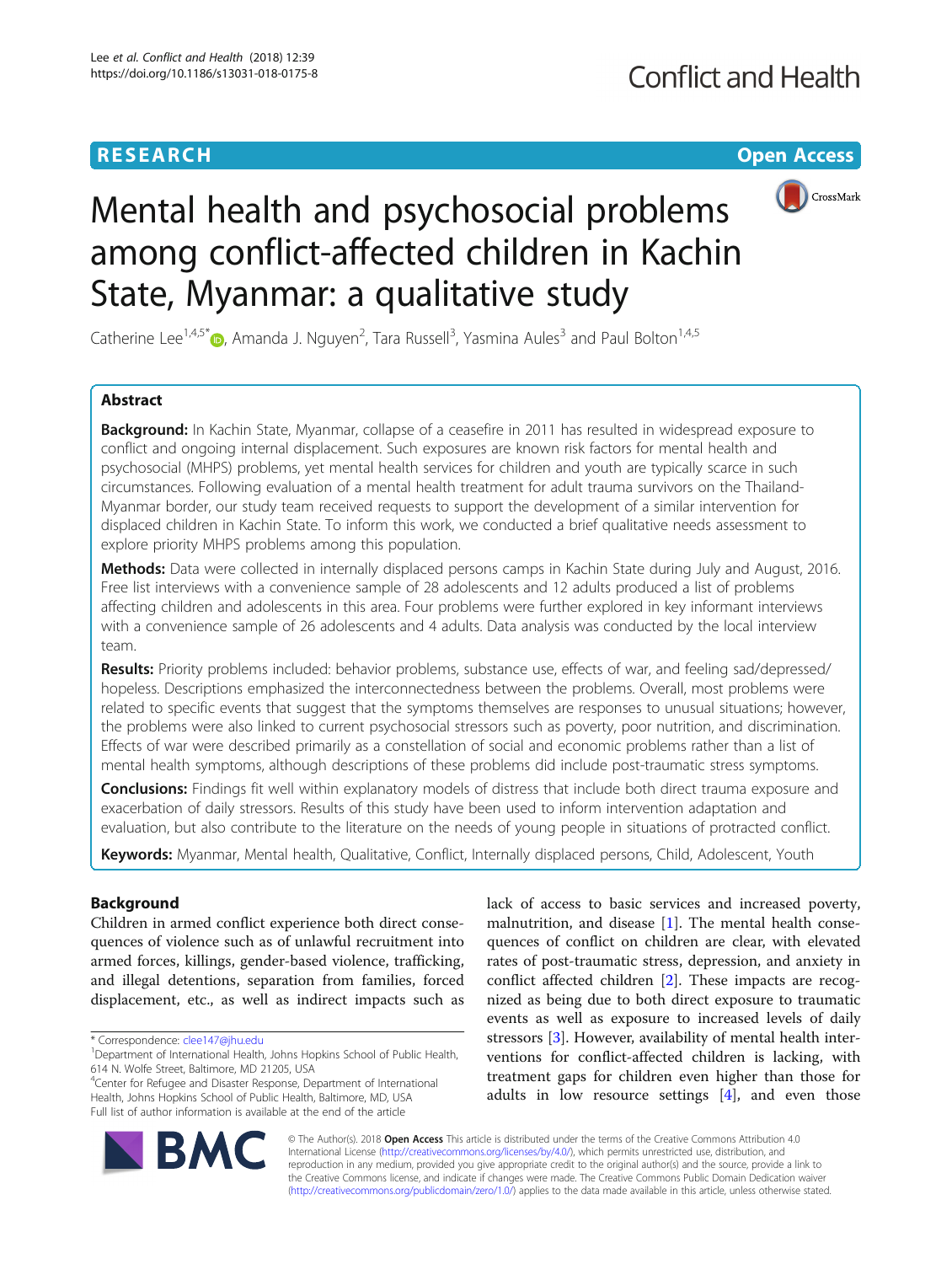services available have typically not been rigorously evaluated [\[5](#page-10-0), [6](#page-10-0)]. Barriers to improving access to child mental health services in low resource settings include not only the lack of evidence for treatments and shortage of skilled professionals, but also low recognition/detection of mental disorders among children [[7\]](#page-10-0), highlighting the need to improve our understanding of how mental health problems present among children - particularly in socioculturally diverse areas where child mental health has rarely been studied.

In Myanmar, internal civil and ethnic conflicts have resulted in long-term displacement of children with documented impacts on their mental health and wellbeing [[8](#page-10-0), [9\]](#page-10-0). One of the main conflicts in Myanmar is in Kachin State where fighting between the Kachin Independence Army (KIA) and government soldiers has been ongoing since 1961. In 2011, a 17-year ceasefire agreement between these two groups collapsed when government forces attacked KIA positions to seize KIA-controlled areas around the sites of key energy development projects. In 2012, fighting escalated with ground conflict along the main transportation route, the Myitkyina-Bhamo road, and airstrikes launched by government forces continuing in to 2014. The conflict between the KIA and government forces has resulted in civilians experiencing widespread exposure to conflict and ongoing internal displacement. Over 119,000 people in Kachin state and neighboring Shan state continue to need humanitarian assistance, including over 98,000 displaced as a direct result of the con-flict since the end of the ceasefire [[10\]](#page-10-0). Rural families have been disproportionately affected and relocated to internally displaced persons (IDP) camps situated in or near urban areas. Camp residents rely primarily on support from church group donations and live in basic housing that is often made of bamboo and simple wood structures, sometimes housing eight to ten extended family members together. Camps tend to be close to or within the compound of a host church and although there is a curfew, residents can come and go freely from the camp. Adults and some adolescents work as day laborers to earn supplemental income. and children typically attend school either within the camp or at nearby government schools when a school is not available within the camp.

The on-going conflict and protracted displacement have resulted in significant impacts on livelihoods at the household level, which in turn have resulted in concerns regarding access to food, medical and basic services, and being generally protected from the effects of the fighting. In addition, there have been documented increases in social problems including, but not limited to, sexual and gender-based violence perpetrated by government military, drug use and abuse, forced recruitment into armed service conducted by both sides of the conflict, forced labor for construction, maintenance and servicing of military camps or other work to support the government military, lack of access to health services, exploitation and human trafficking [[11](#page-10-0)]. These protection concerns can affect the populations in Kachin state both during displacement and once settled in camps for internally displaced persons. Mental health and psychosocial programs (MHPSS) are limited in Myanmar, particularly in ethnic states such as Kachin state that continue to experience conflict between armed groups and the government military. Key limitations to the MHPSS services in Kachin state are limited technical assistance, lack of referral for higher level care, and, ultimately, a lack of a community-based interventions with documented effectiveness [[12\]](#page-10-0), particularly for children and adolescents.

#### Current study

We previously developed and evaluated a mental health intervention – the Common Elements Treatment Approach (CETA) [\[13\]](#page-10-0) – along the Thailand-Myanmar border that was found to be acceptable, accessible, and effective in improving mental health and functioning of adult trauma survivors from Myanmar [[14\]](#page-10-0). During scale-up efforts following the initial trial we received feedback on the need for similar services for children in Myanmar, and requests from community-based organizations to implement CETA for children in Kachin State.

Because our previous work in Myanmar focused on adults from a different ethnic group in a different area of the country, the purpose of the current study was to qualitatively assess the priority psychosocial problems affecting displaced children and adolescents in Kachin State. This research served as a necessary first step to determine whether CETA would be an appropriate intervention to meet the needs of this population, and to inform the adaptation and evaluation of the intervention. These findings also serve a broader aim to improve our understanding of the mental health problems and needs of young people in the context of prolonged and on-going displacement and conflict.

#### Methods

#### Study design

This study was conducted in partnership with two local organizations currently providing basic psychosocial support services to IDP in Kachin State: Kachin Baptist Convention (KBC) and Kachin Development Group (KDG). The study design was based on the JHU Applied Mental Health Research Group's Design, Implementation, Monitoring, and Evaluation (DIME) research model [[15\]](#page-10-0), Module 1, which has been used in many settings with both children and adults to elicit locally defined mental health and psychosocial problems [[16](#page-10-0)–[21](#page-10-0)]. This approach draws on two primary methods of data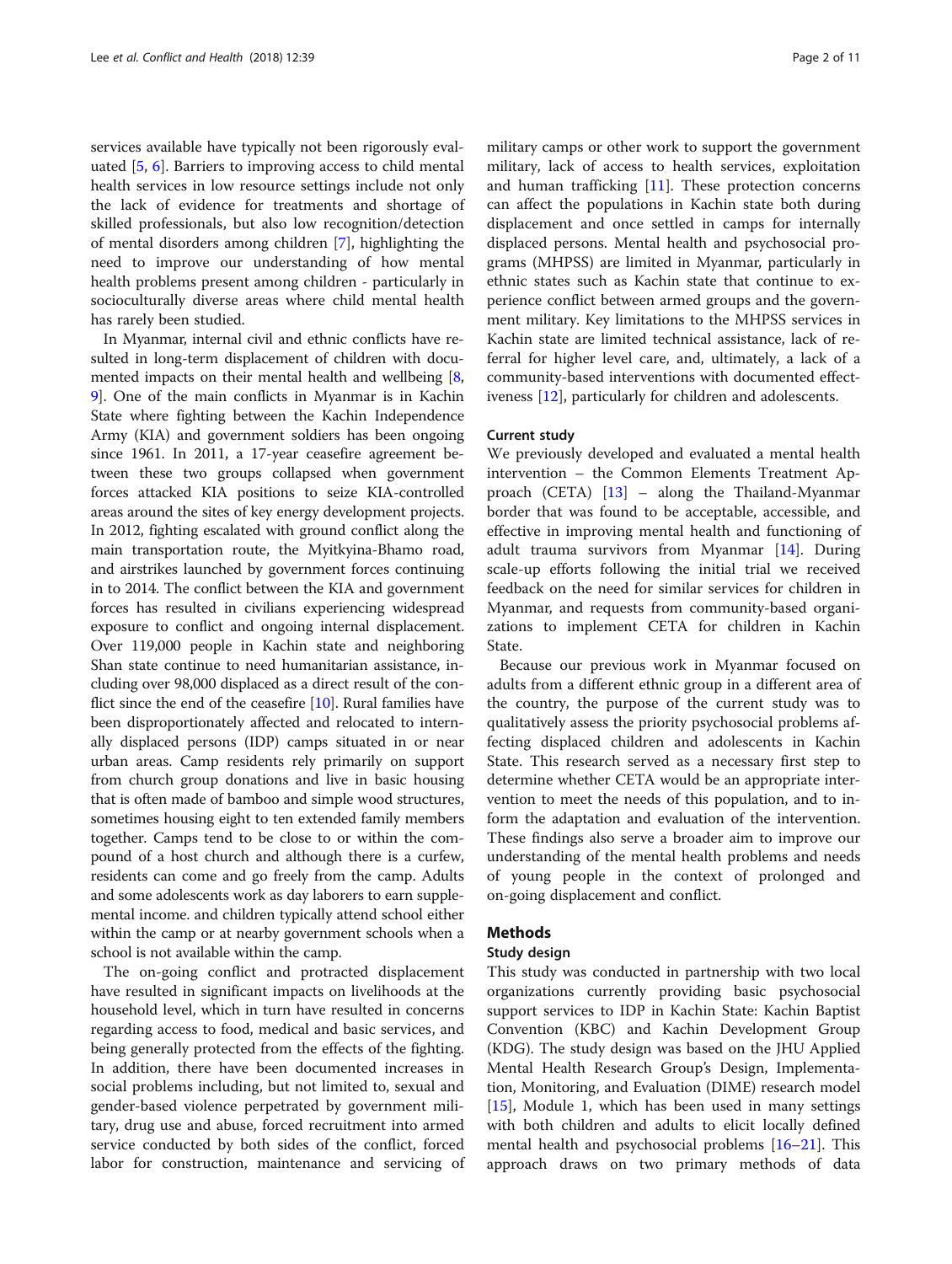collection: first, brief free list (FL) interviews are conducted to develop a list of problems affecting the target population. From this list, priority problems are selected for further exploration in in-depth key informant (KI) interviews.

#### Setting

Data were collected in Myitkyina and Laiza, two cities located in Kachin State in northeastern Myanmar, in July and August, 2016. These sites were chosen because they are the areas where the two local partner organizations, KBC and KDG, provide services and where they planned to implement mental health counseling services. Myitkyina is the capital city of Kachin state and is situated just over 100 km northwest of Laiza, a town on the border with China that is also a central base for the KIA. Myitkyina is a larger, urban city compared to Laiza, which is comparatively smaller town in a more remote location. Specific townships within Myitkyina city limits (noted below) were selected due to the presence of IDP camps in these areas. FL interviews were conducted in both locations. Both partner organizations then limited KI interviews to Myitkyina due to communication and security problems in the Laiza area. The sites for data collection were similar in that populations in the sites were all directly impacted by the conflict and of the same ethnicity, Kachin.

#### **Participants**

Study participants were adolescents and adults who were recruited using existing contacts of the two local partner organizations based on exposure to conflict, violence, and other types of trauma.

FL respondents were a convenience sample from six IDP camps in or near Myitkyina and Laiza. For all participants, inclusion criteria for participation was that individuals must have, themselves, experienced conflict, violence, and/or torture or be deemed knowledgeable enough about the impacts of these experiences on individuals, specifically children and adolescents. Populations not living in Kachin state, Myanmar were excluded. In addition, adults and adolescents not able to provide informed consent/assent due to mental disability were excluded, such as those with active psychosis or serious developmental disorders that would preclude participation in an interview. The inclusion criteria allowed for youth aged 10 years and above to be included, however, the actual sample included adolescents 12–17 years of age ( $n = 28$ ). Adults considered to be knowledgeable about the problems of children and adolescents ( $n = 12$ ) were also interviewed for the FL activity. These adults were identified by the local partner organizations and were parents, teachers, or other adults who were involved in providing services to children and adolescents. We purposively sampled to have a balance in gender for respondents and to capture a range of ages  $(12-17)$  years for adolescents, mean = 14.7 years; 18– 60 years for adults, mean =  $34.6$  years). Of the 40 free-list interviewees, 23 were female and 17 were male.

In-depth KI interviews were also conducted with a convenience sample of respondents in three IDP camps in or near Myitkyina. and included adolescents 10– 17 years of age ( $n = 26$ ) and adults knowledgeable about the problems of children and adolescents ( $n = 4$ ). Key informants were selected by staff from the local community based organizations operating in the IDP camps with assistance from camp authorities. These staff and camp authorities were asked to identify potential participants who were knowledgeable about the problems of children and adolescents affected by conflict, trauma, and violence, including youth themselves as well as teachers, parents and church members who organize activities for children. In all cases, the key informants were part of the local community and were knowledgeable about the problems of conflict, violence and other trauma but did not deal with these problems professionally (i.e. were not professional health care workers, social workers or counselors). Professionals were excluded because they will tend to answer based on their training rather than reflect on local community and cultural perspectives.

Of the 30 key informants interviewed, 14 were female and 16 were male.

#### Data collection

For FL interviews, a team of eight local data collectors were trained in research ethics, qualitative methods, and data analysis. For KI interviews, four of the original data collectors received refresher training on research ethics, qualitative methods, and data analysis, with additional information about conducting in-depth interviews. The study lead (CL) prepared the training materials and oversaw the work of the Research Director (YA) who carried out on-site activities. The Research Director had experience leading training, data collection supervision, and analysis processes for three previous qualitative studies using similar methods as this project with populations in Myanmar. Interviewers were staff from the Kachin Development Group ( $n = 4$  for FL interviews) or Kachin Baptist Convention ( $n = 4$  for FL and KI interviews). The FL interviewers included one male and seven female interviewers who ranged in age from 18 to 55 years (mean = 25.5 years). Their existing professions included being a volunteer data entry staff or data collector for the organization, a teacher, a malaria control program staff person, or youth leader. The interviewers who conducted KI interviews included one male and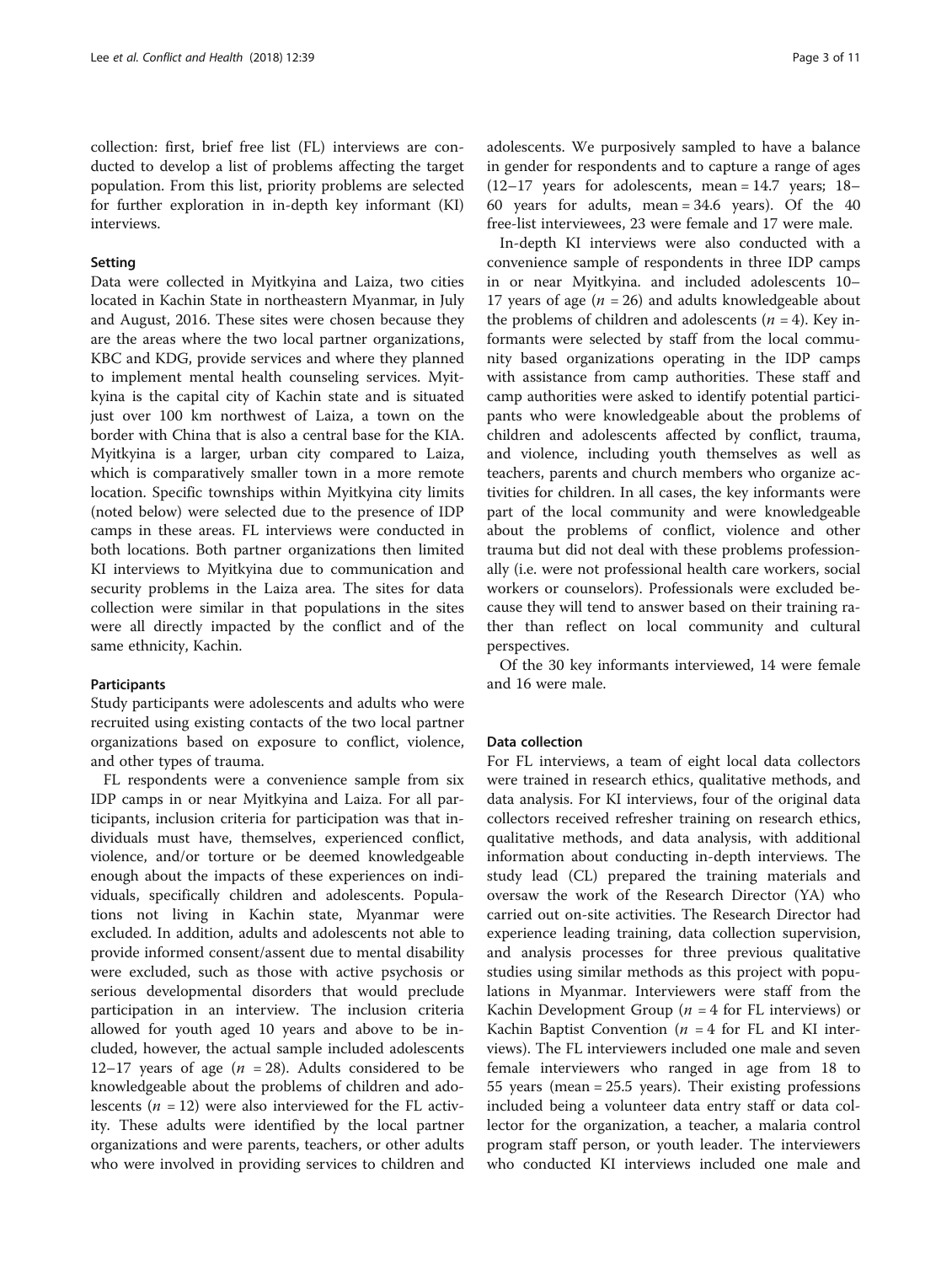three female interviewers ranging in age from 18 to 55 years (mean = 29.8 years).

Interviewers worked in teams of two to carry out the data collection and record interviews in the local Kachin language (Jingpaw). Within each pair, one person acted mainly as the interviewer and the other mainly as the note taker. Interviews normally lasted 1 hour or less. Following each interview, the interviewer and note taker would compare notes to ensure that the most complete transcription of the respondent comments was recorded.

Free list interviews involved asking respondents to provide lists of items (and brief descriptions of each item) in response to two questions regarding: 1) all the problems facing children and adolescents ages 6–17 years in the community; 2) how these problems affect families. For each question, interviewers probed respondents until no more problems or activities were listed.

Following the analysis of FL data (described below), KI interviews were conducted to gather more in-depth information on the priority psychosocial problems selected from the FL data. For the KI interviews, interviewers asked respondents to describe five domain for each of the problems: a) the nature of the problem, including a description of symptoms and effects; b) the cause of the problem; c) effects of the problem for the individual, family, and community; d) what people currently do about the problem, and; e) what they think could or should be done about the problem. Interviewers probed at the end of each question on whether there were important differences between younger children (6–11 years old) and adolescents (12–17 year old).

#### Ethics

Respondents were read a standard information sheet about the study. Adult respondents and adult caregivers gave verbal informed consent and adolescents under age 18 gave verbal assent to be interviewed for the study. All individuals approached agreed to participate in the study.

Names and contact information for potential respondents were recorded in a notebook separate from data. After agreeing to participate in the study an identification number was given to each respondent. This identification number was linked only with age, sex, and marital status of each respondent. Names and contact information kept in the separate notebook were destroyed after the interview was completed.

For both types of interviews, the questions asked about problems affecting children and adolescents in general and we did not seek information about the specific problems of individual respondents. Interviewers were trained to redirect any discussion about personal experience or problems to focus back on the problems of children and adolescents in the community in general. Interviewers were also trained to stop an interview and contact his or her supervisor if a respondent became upset; however, during data collection there were not instances of a respondent becoming upset and a supervisor needing to be contacted. The supervisors were program coordinators from each of the organizations and were present and available on site during both data collection activities. Both the JHU Institutional Review Board (IRB: 6933) and the Department of Medical Research Ethical Review Board in Yangon, Myanmar (IRB: 001116) reviewed and approved this study protocol.

#### Analysis

The interviewers and the JHU Research Director conducted analysis of the free list interviews in Kachin language with oral translation to Myanmar language for the Research Director provided in real time by a certified translator working as the JHU Assistant Research Coordinator. The first step of the analysis consisted of reviewing all responses to the two free lists of problem descriptions. Interviewers listed all response items and problems along with the brief descriptions for each. When items were worded differently, the group made decisions by consensus as to whether or not the items were the same or distinct from each other. If the group agreed that two items were the same, they selected the more appropriate wording to include on the list; if the group could not agree then both items were listed as separate problems. The resulting lists of problems were then ordered by frequency of reporting. The group then discussed the various brief descriptions to come up with a single brief description for each item using the language spoken by respondents that best described the problem. The final lists were typed in Kachin and then translated into English.

The study team then reviewed the final lists and identified problems about which more detailed information would be sought using KI interviews. Selected problems were those which: a) were not yet well understood; b) could feasibly form a focus for an evidence-based intervention provided by local workers without prior mental health experience using available program resources; c) were mentioned by many respondents, and; d) appeared to be severe, based on the description of the problem and what was currently known about it.

As in the free list analysis, the interviewers and JHU Research Director worked in Kachin and Myanmar languages to review all KI interview transcripts and recorded responses relevant to the individual problems. The group determined categories of responses under individual questions through group discussion, with full quotes pulled from the transcripts to retain specific wording and information given by respondents. When a category was determined, the group decided by consensus which phrase was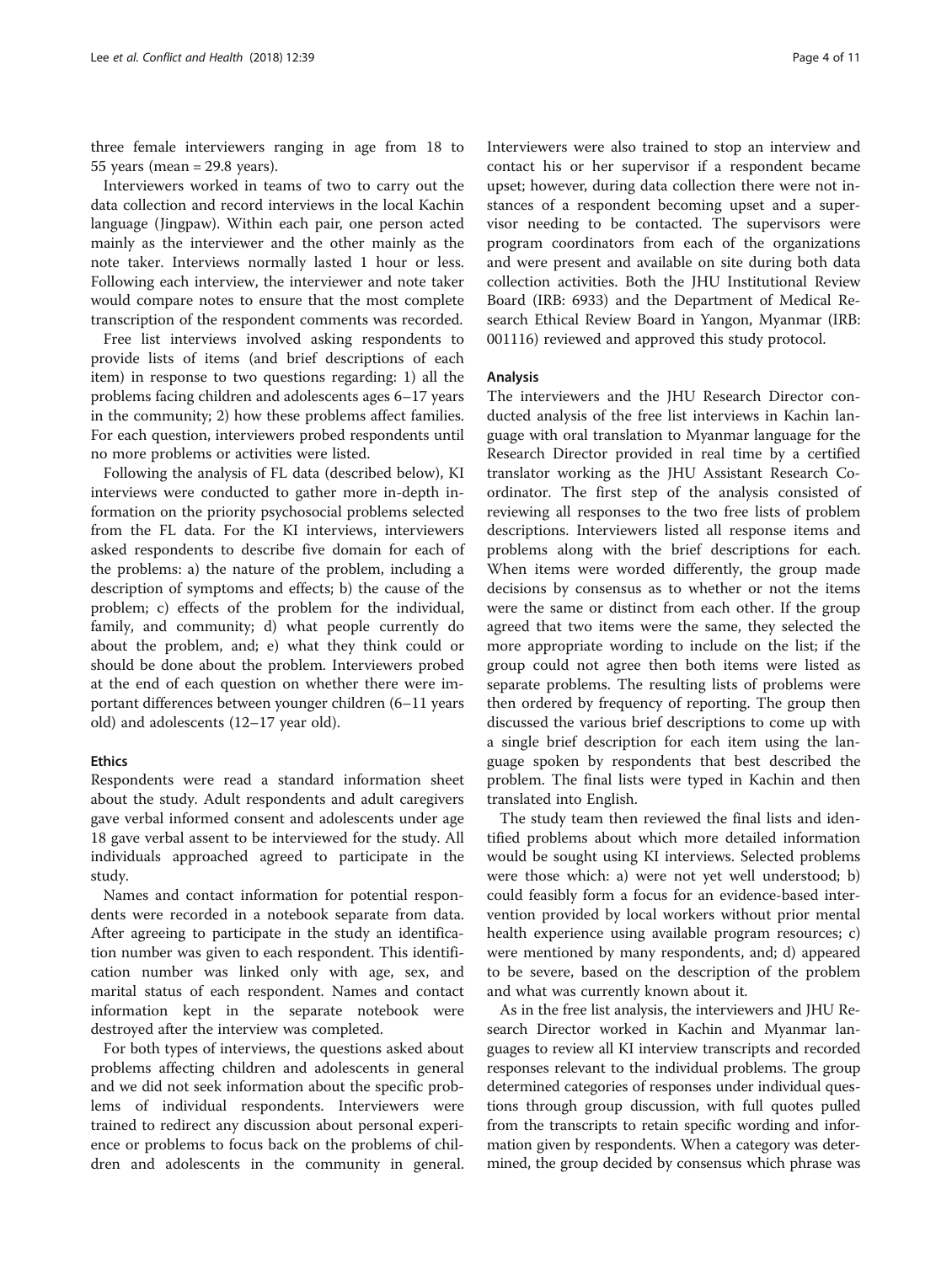described the overall category, however, in some cases several phrases were retained to capture the breadth of the information. A final table was produced including all responses and the number of the KIs who gave each response. Analysis tables were generated in electronic format in Kachin and then translated to English in typed format by the same translator who conducted oral translation for the Research Director during analysis.

#### Results

### Free lists

Table 1 shows the full list of problems affecting individuals mentioned by three or more respondents, as well the number of adult respondents for each problem. Comparison of the adolescent and adult data from the free list interviews shows similarities in the frequency of problems. In addition, comparison of the responses by

Table 1 Problems affecting children and adolescents (40 Free List Respondents)

| Problems Affecting Individuals | Number <sup>a</sup> | Among Adults <sup>b</sup> |
|--------------------------------|---------------------|---------------------------|
| Dropping out of school         | 30                  | 8                         |
| Drug abuse                     | 27                  | 8                         |
| Alcoholism                     | 20                  | 6                         |
| Lack of money                  | 19                  | 5                         |
| Unwanted pregnancy             | 17                  | 5                         |
| Unhealthy                      | 16                  | $\overline{4}$            |
| Stealing                       | 14                  | 3                         |
| Early marriage                 | 14                  | $\overline{4}$            |
| Quarreling                     | 13                  | $\overline{2}$            |
| Not enough space (for living)  | 12                  | 5                         |
| Fled from war                  | 11                  | 3                         |
| Human trafficking              | 11                  | $\overline{4}$            |
| Having love affair             | 10                  | 3                         |
| Child labor                    | 10                  | 5                         |
| Disagreement in the family     | 8                   | $\overline{4}$            |
| Misbehaving of children        | 8                   | $\overline{4}$            |
| Travel difficulty              | 7                   | 3                         |
| Lack of child rights           | 6                   | 3                         |
| Rape                           | 6                   | $\overline{4}$            |
| Malnutrition                   | 4                   | 3                         |
| Lack of basic things           | 4                   | 0                         |
| Abortion                       | 4                   | 1                         |
| Children unattended            | 3                   | 1                         |
| Lack of faith                  | 3                   | $\overline{2}$            |
| Staying at boarding houses     | 3                   | 1                         |
| Gambling                       | 3                   | 0                         |
| Suicide                        | 3                   | $\overline{2}$            |

<sup>a</sup>Responses given by two or fewer respondents are excluded

b<sub>Out</sub> of a total of 12 adult respondents

site found that frequency of reported problems varied little and all problems were mentioned by at three or more respondents were mentioned by at least one person from each site. From the free list interviews, numerous behavior issues were mentioned by the respondents such as gambling, stealing, bullying, fighting, and other kinds of misbehaving by children and adolescents. The research team decided to describe these issues as "Behavior Problems" and cover all of them in one question in the key informant interviews. Several "substance abuse" and "effects of conflict" references were also reported in the free lists and deemed relevant to be explored as two additional problems in the key informant interviews as it was thought that "substance abuse" and "effects of conflict" problems would raise other mental health issues. "Sad/depression/hopeless" were feelings frequently expressed by the free list respondents and included as the fourth question for key informant interviews.

#### Key informant interviews

Below we summarize the key themes frequently reported for each of the selected problems. As probing about important differences in the experience of these problems between younger children and adolescents identified no reported distinctions, the provided descriptions are applicable to both age groups. In addition, comparison of responses between adolescents and adults found no significant variation.

The most frequently listed behavior problems (Table 2) were arguing, stealing, bullying, quarrelling (physical fights), skipping school, and lying or swearing. The description of the causes of arguments, stealing, and skipping school seem related to low financial resources of parents in that arguments and stealing were a result of not getting things children want because their parents cannot afford it or parents being unable to

| <b>Table 2</b> Problems related to "Behavior problems" (30 Key |  |  |  |
|----------------------------------------------------------------|--|--|--|
| Informants)                                                    |  |  |  |

| Topic-Behavior problems | Number <sup>a</sup> |
|-------------------------|---------------------|
| Arguing                 | 25                  |
| Stealing                | 20                  |
| <b>Bullying</b>         | 20                  |
| Quarrelling             | 20                  |
| Skipping school         | 18                  |
| Lying and swearing      | 16                  |
| Going to game station   | 9                   |
| Wandering around        | 8                   |
| Courtship               | 6                   |
|                         |                     |

<sup>a</sup>Responses given by two or fewer respondents are excluded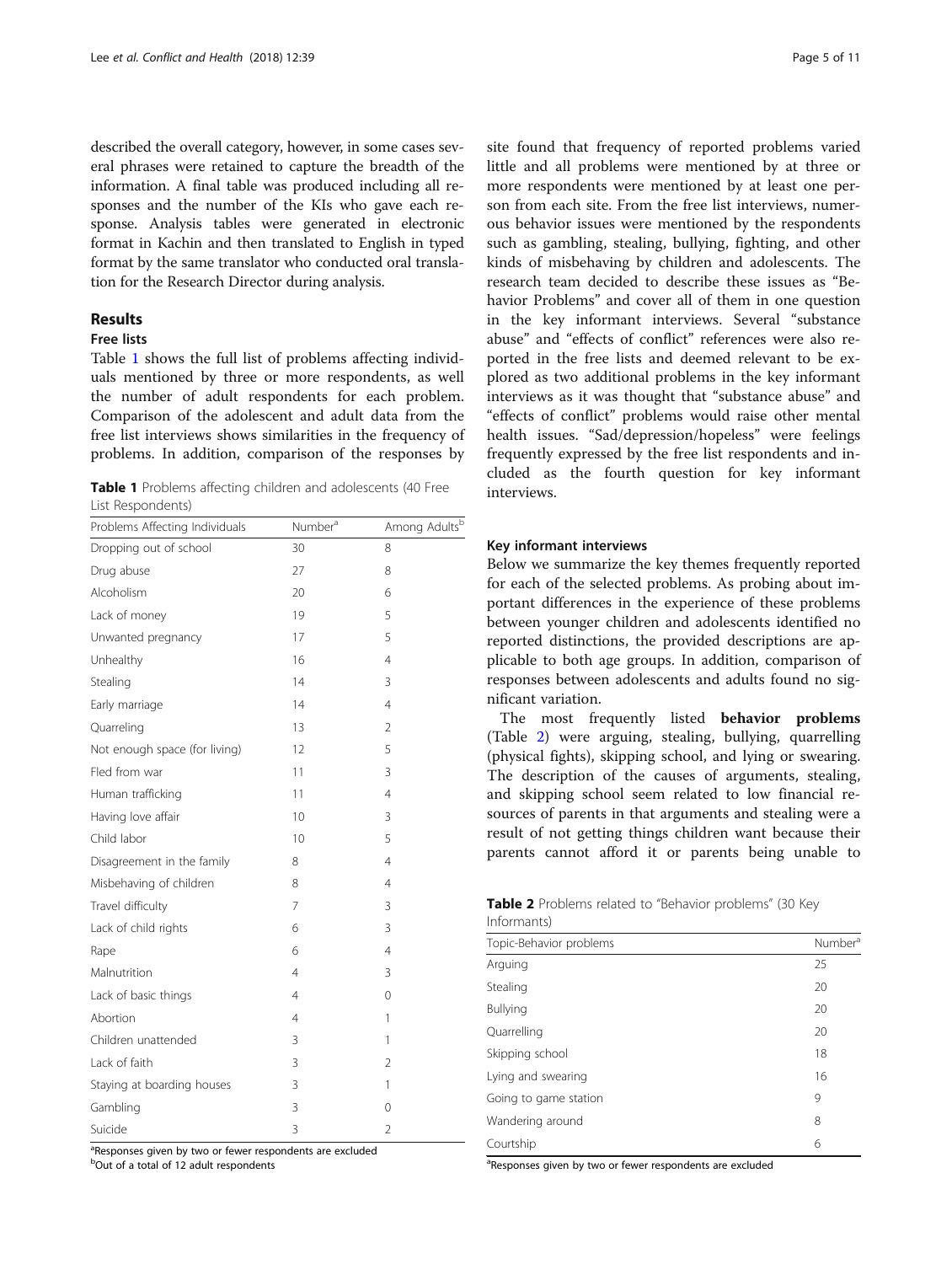afford school fees and skipping school was sometimes a result of parents not being able to afford school fees so children would skip school to earn or steal their own income. Environmental influences such as movies, peers, and family were mentioned in relation to many of the behavior problems and explained as being caused by "watching movies, seeing parents do this, and older siblings bullying them at home… so they bully other people and feel happy bullying others". Although skipping school was related to parents' inability to pay school fees, it was also explained as being caused by a "desire for truancy and wanting to go to the gaming station (gambling) or swim at the stream and avoid being beaten by teachers when they are already behind in school lessons."

The negative impacts of these behavior problems on individuals centered mostly around physical punishment from both parents and teachers, specifically described as results of arguing, quarrelling, bullying, skipping school, and lying or swearing. In response to quarrelling children were "being beaten by parents and face being sent away from the house". "Being beaten by teachers for not understanding the lessons" was also listed as a negative impact and a cause of skipping school. It is unclear if physical punishment from parents and teachers has increased due to the political violence in Kachin state, however, in Kachin state and across Myanmar, corporeal punishment is legal and common in homes and schools. Regarding the negative impacts of bullying, a child might start to bully others because they are bullied and this could lead to "suffering dislike from others, gradually losing friends" and experiencing not only physical pain but "psychological pain" as well.

The impacts of behavior problems on families included fighting between parents or parents feeling ashamed that their child is exhibiting these behaviors. For lying and swearing, quarrelling, stealing, and bullying: each of these would result in parents being criticized and judged by others or socially isolated from others in the community because they are blamed for their child's behavior. Stealing and going to the gaming station or gambling had negative financial impacts "causing the family to lose money" and creating financial hardship because "parents have to compensate and make up for what is stolen". Impacts on the community because of behavior problems were described similarly to impacts on the family, with a central theme being that communities shun children with behavior problems and their families. "Parents worry that their child will behave like this…so they do not allow visits to the house where children are bullied" and "they are afraid their children will follow neighbor child's bad behavior". These bad behaviors were said to cause unhappiness in communities, increase worry about security in the camps, and may "ruin

the reputation of the people in the camp", particularly with regard to stealing, quarrelling, and gambling.

Substance abuse (Table 3) problems were described as abuse of a variety of substances including: methamphetamine, tobacco, heroin, glue-sniffing, and alcohol. The signs of substance abuse included "seeing that they sleep the whole day and are unconscious all of the time without being aware of it being day or night" as well as seeing children physically use these substances or have traces (smell, track marks) of use. Influences from friends, peers, and parents, separation from parents and lack of supervision from parents, as well as easy access to and low cost of the substances were explained as a cause of all types of substance abuse listed. In addition, it was explained that children and adolescents try or abuse these substances out of curiosity. Specifically related to mental health, respondents explained that methamphetamine is abused because a child "lacks dreams" and that children sniff glue or drink alcohol because they "feel depressed". Other signs of substance abuse included feeling sad, anxious or having difficulty maintaining friendships or control over one's emotions.

Negative impacts of substance abuse were frequently described as failing in school or dropping out of school, as well as becoming physically sick, and getting "psychological diseases". It was also explained that children who use substances may be physically beaten by parents. Relationships with community and family were also negatively impacted because children who abuse drugs are "dissociated from the community" and "alienated by friends".

The family impact of substance abuse among children and adolescents was commonly described as causing family problems that include arguments between parents, distancing from relatives, lose of money, and stress within a family. As a result, substance abuse then created further problems for communities by increasing gossiping about or criticism of these parents and families and generating worry for the community because "no educated people are generated if they drop out of school" and general worry about the future of the community. Respondents further explained that "we cannot sleep well at night because we worry they will steal our

Table 3 Problems related to "Substance abuse" (30 Key Informants)

| Number |
|--------|
| 29     |
| 24     |
| 24     |
| 23     |
| 22     |
| 20     |
|        |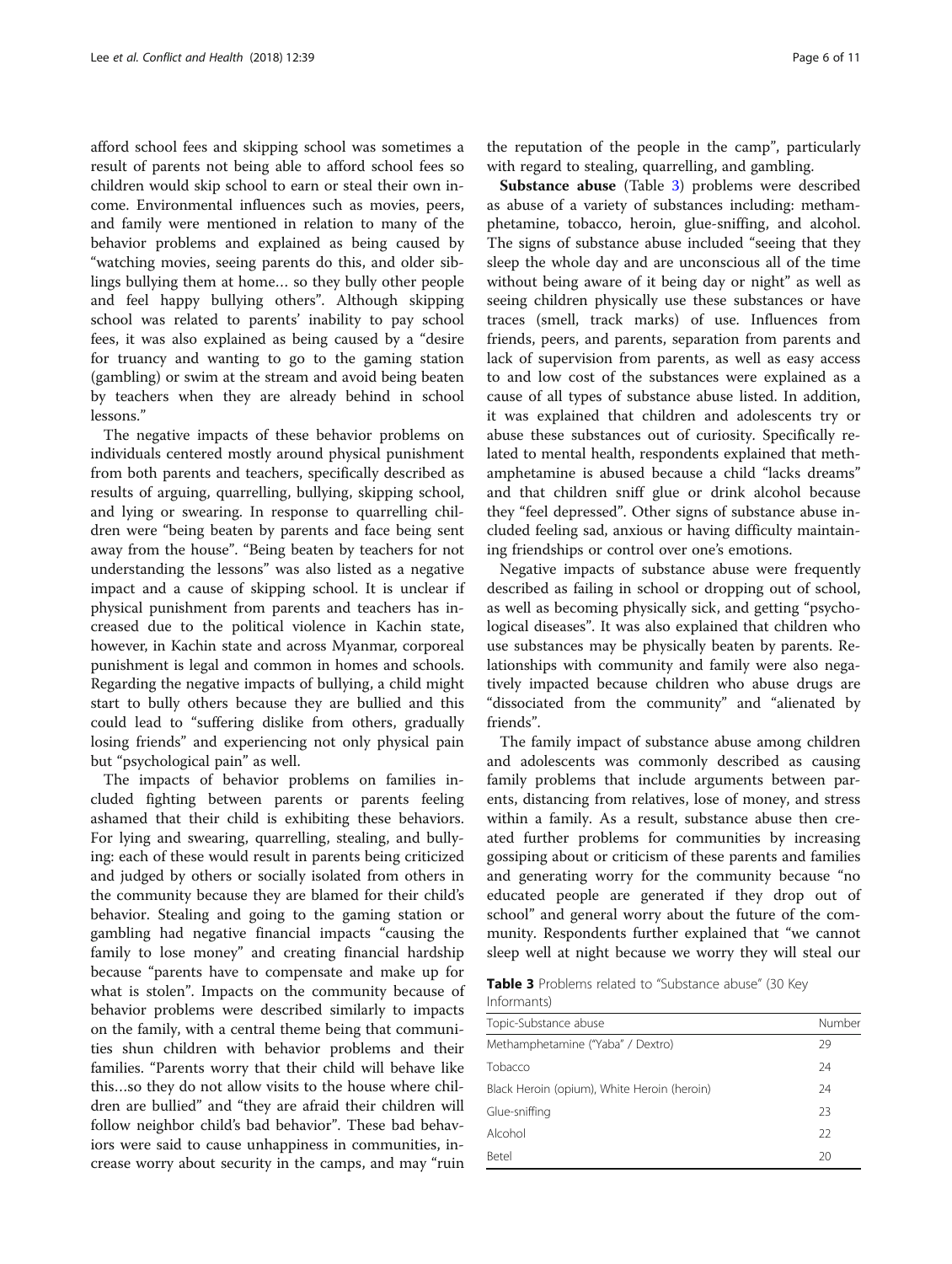property and we have to be alert… it spoils the society's reputation" and they commented on disintegration of society and general community insecurity and anxiety because of substance abuse by children and adolescents.

Effects of conflict (Table 4) and resulting problems include school drop out, food insecurity, economic problems, shelter insecurity, separation from family, as well as disability and torture. Separation from family was described as resulting from both economic hardships where a parent or parents would need to live and work in a place different from the child and because of death of one or both family members and a child is sent to live with others. Substance abuse was listed as a result of experiencing the effects of conflict and was described in relation to school drop out and economic problems within the family. Further, within the descriptions of the overarching problems, respondents described mental health and psychosocial impacts on children and adolescents that were seen as a direct result of having experienced conflict, such as: behavior problems (stealing, lying, fighting with others, bullying), depression and sadness, worry, distress, blame others, feeling insecure and unsafe, easy to anger, afraid, shock, and crying all the time. Respondents from Myitkyina explained that children and adolescents affected by conflict often were looked down upon by others (peers, community) and, as a result, felt embarrassment and shame. This was often explained as being a result of resulting poverty from the conflict, but was also related to having dropped out of school and to being orphaned from the conflict. For IDP living in Myiktyina, interaction with non-IDP populations is common because the camps in which they live are located at churches in Myitkyina and youth attend school with non-IDP peers, which means they are more frequently in contact with non-IDP populations. In contrast, the entire population in Laiza can be considered as conflict-affected because this is not a government controlled area. Attempted suicide was also discussed in relation to having seen or experienced torture during the conflict.

**Table 4** Problems related to "Sad/Depression/Hopeless" (30 Key Informants)

| Topic-Sad/Depression/Hopeless | Number <sup>a</sup> |
|-------------------------------|---------------------|
| Being sad                     | 16                  |
| Self-centered                 | 10                  |
| Gazing                        | 9                   |
| Crying                        |                     |
| Feeling depression            | 7                   |
| Being frightened              | 3                   |

<sup>a</sup>Responses given by two or fewer respondents are excluded

Negative impacts on families of children experiencing these problems as a result of the conflict included increased fighting among family members, parents worrying about their children, physical illness due to poor nutrition, depression and sadness among all family members, and social isolation from others in the community. For all of the problems, respondents reported a general widespread impact on the feelings of family members and disruption of family relationships as explained by one respondent with regard to shelter insecurity: "families cannot find happiness or think logically…they have poor sleep and unity of the family collapses because they get angry with each other easily and fight amongst themselves".

Community impacts were similar with descriptions of responses to school drop out being criticism and alienation of the child who dropped out of school or his or her family. Food insecurity also resulted in increases of theft in a community, which in turn was described to result in causing unhappiness and general trouble in the community – despite some respondents expressing sympathy for those who steal because of food insecurity and a desire to be charitable towards them. This type of response was also given in relation to shelter insecurity, disability, death of a parent or family member, and separation from family. However, community responses to those experiencing economic hardships were described as being more similarly aligned with response to those who drop out of school and included community members looking down upon or exploiting the children or families with children who experience poverty as a result of the conflict.

Sad, depression, hopeless (Table 5) was described as typical representations of a combination of trauma symptoms and symptoms of depression. Common signs of a young person feeling sad, depressed, or hopeless included: crying, eating meals irregularly, not playing with friends, staring or gazing, being unwilling to talk with people, staying alone, sleeping all of the time, not visiting neighbors, and being frightened when hearing

Table 5 Problems related to "Effects of conflict" (30 Key Informants)

| Dropping out of school                        | 23 |
|-----------------------------------------------|----|
| Not enough food and money                     | 18 |
| Fronomic recession                            | 16 |
| Lack of shelters and not enough space to live | 15 |
| <b>Disabilities</b>                           | 11 |
| Seeing death                                  | 10 |
| Separation from family                        | 10 |
| Torture                                       | 7  |

<sup>a</sup>Responses given by two or fewer respondents are excluded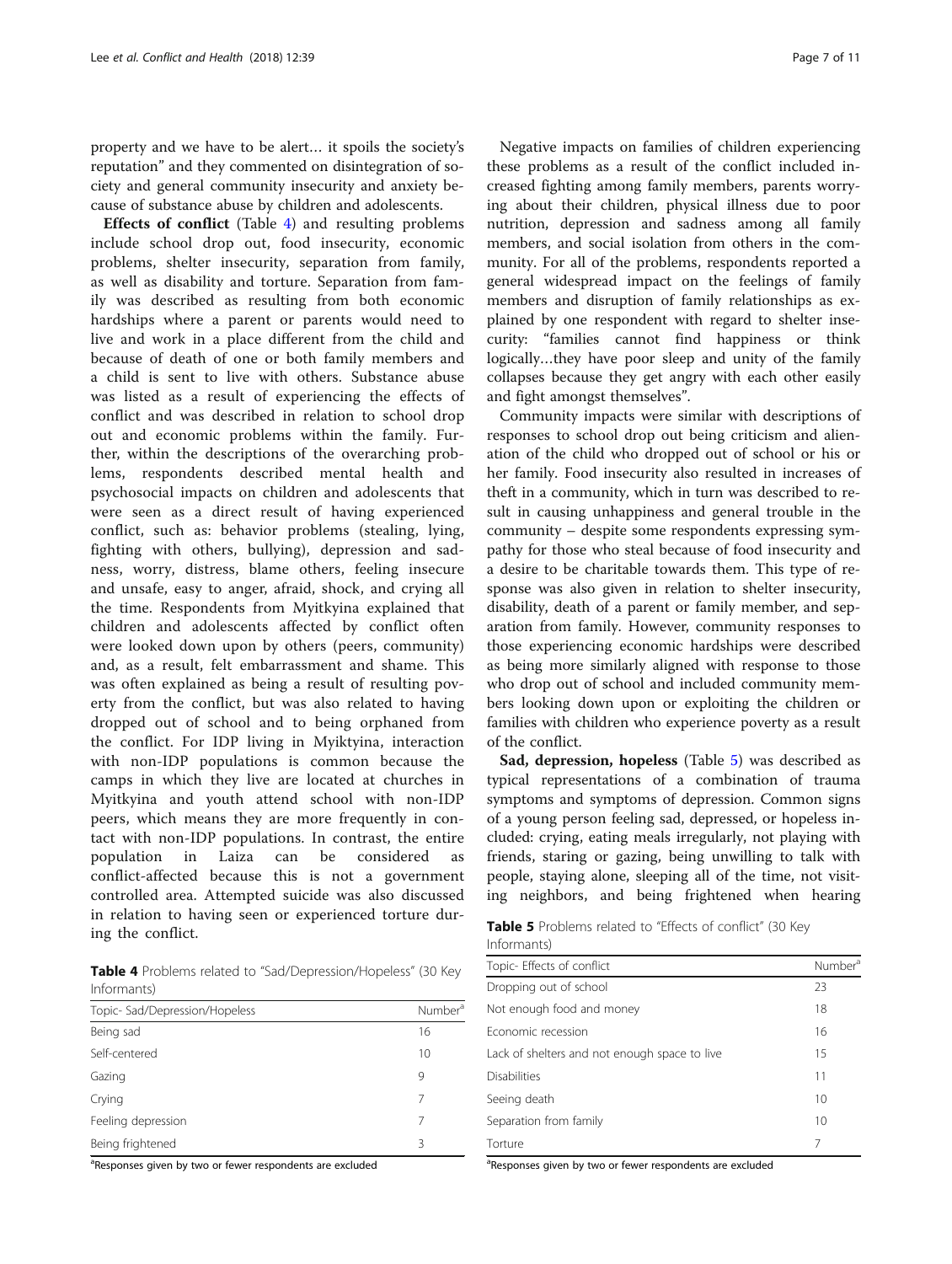sounds. Low school attendance or no attendance at school was also a result of sadness as explained in this domain. The concept of being "self-centered" was explained as not talking with others and this was further elaborated and explained as being withdrawn from others "because of leaving their own house…the booming sounds and military aircraft, seeing people shot, seeing rape, and feeling day and night". In general, the causes explained under "sad, depression, hopeless" were physical displacement from their homes, witnessing shootings, combat and rape, and witnessing torture. In addition, all of the effects of sadness and hopelessness listed above were explained as being caused by separation from family or becoming an orphan, in some cases even witnessing the death of their parents.

Sadness and hopelessness were described as resulting in both physical and mental health problems. These included loss of appetite, stomachaches, sleeping poorly, being angry, lacking concentration, feeling hopeless, unable to connect with or communicate with others, feeling heart pain, and "worrying so much that it results in disease of the heart". Attempted suicide was also discussed as an impact of feeling sad and hopeless and was linked by respondents to a loss of hope for their future and lack of a future because of missing out on educational opportunities. This cycle of the connection between mental and physical problems and the resulting impacts on a young person's life was explained as: "they suffer stomachaches, psychological problems, and other diseases because of loss of appetite and not being able to concentrate…when they cannot concentrate they do poorly in school and this can lead to them becoming pregnant at a young age."

The impact on families when children and adolescents have feelings of sadness, depression, and hopelessness were described as creating worry among parents, fighting between parents, conflict between family members, being "looked down upon by others and called a 'crazy family' by others in the community". It was also explained that parents would also feel depression when they saw their children feeling depressed, which in turn reduced the ability of the parents to work for income and, at times, resulted in attempted suicide by the parents.

Negative impacts on the community as a result of this problem were frequently explained to include: feeling sorry for the children, losing sleep because of worry for the children, and in some cases causing trouble between neighbors because a child in the community is experiencing depression.

#### Support and coping

Respondents commented on a number of existing support systems and coping mechanisms for the above-listed problems. Across the four main problems, the current role of adults in the community was mentioned. Specifically, respondents commented on community and community-based organization support for children and families experiencing food security. In addition, camp leaders, parents, church community and religious leaders were mentioned as current support for children experiencing the four problems. It was explained that these adults attempt to provide intervention, encouragement, support, and prayers. Respondents specifically commented that children experiencing these problems are, for the most part, receptive of these interventions, particularly when the information comes from religious leaders or church groups. Teachers, however, were only mentioned regarding providing advice and guidance on behavior problems.

Self coping mechanisms for children experiencing these problems included "controlling one's own mind", problem solving by one's self, making new friendships with "good friends", playing and spending time with friends to forget about the problems (specifically for sadness and depression), singing songs, listening to music, and sharing feelings with people close to them. For the problem of economic hardship as a result of experiencing conflict, coping mechanisms included learning a specific vocation through training, finding a job as a day laborer, in gold mining, cleaning, cooking, washing dishes at a shop, or farming rice. When asked what should or could be done to support children with these problems or ways that children with these problems should cope, the responses were very similar to current support and coping mechanisms, thus there were no suggestions for new approaches.

For all problems, parents, religious organizations and leaders, and camp committee leaders were all mentioned as people that more support could be provided. This support, adolescent and adult respondents suggested, could be given through encouragement, prayers, youth-specific programs (specifically bible and religious studies), and taking specific action on the problems. These specific actions were explained as possibly including limiting sale of alcohol in the camps, intervening to deal with behavior problems, providing support in the form of food or cash assistance for those experiencing poverty as a result of displacement from the conflict, and giving advice about positive coping strategies for sadness. However, details on new strategies were not reported by respondents. Respondents also acknowledged that additional support should be given to parents of children experiencing these problems. Specifically, they responded that the community or organizations should help parents pay school fees so children can stay in school, provide food support, help with home repairs for those with shelter insecurity, give medicine and other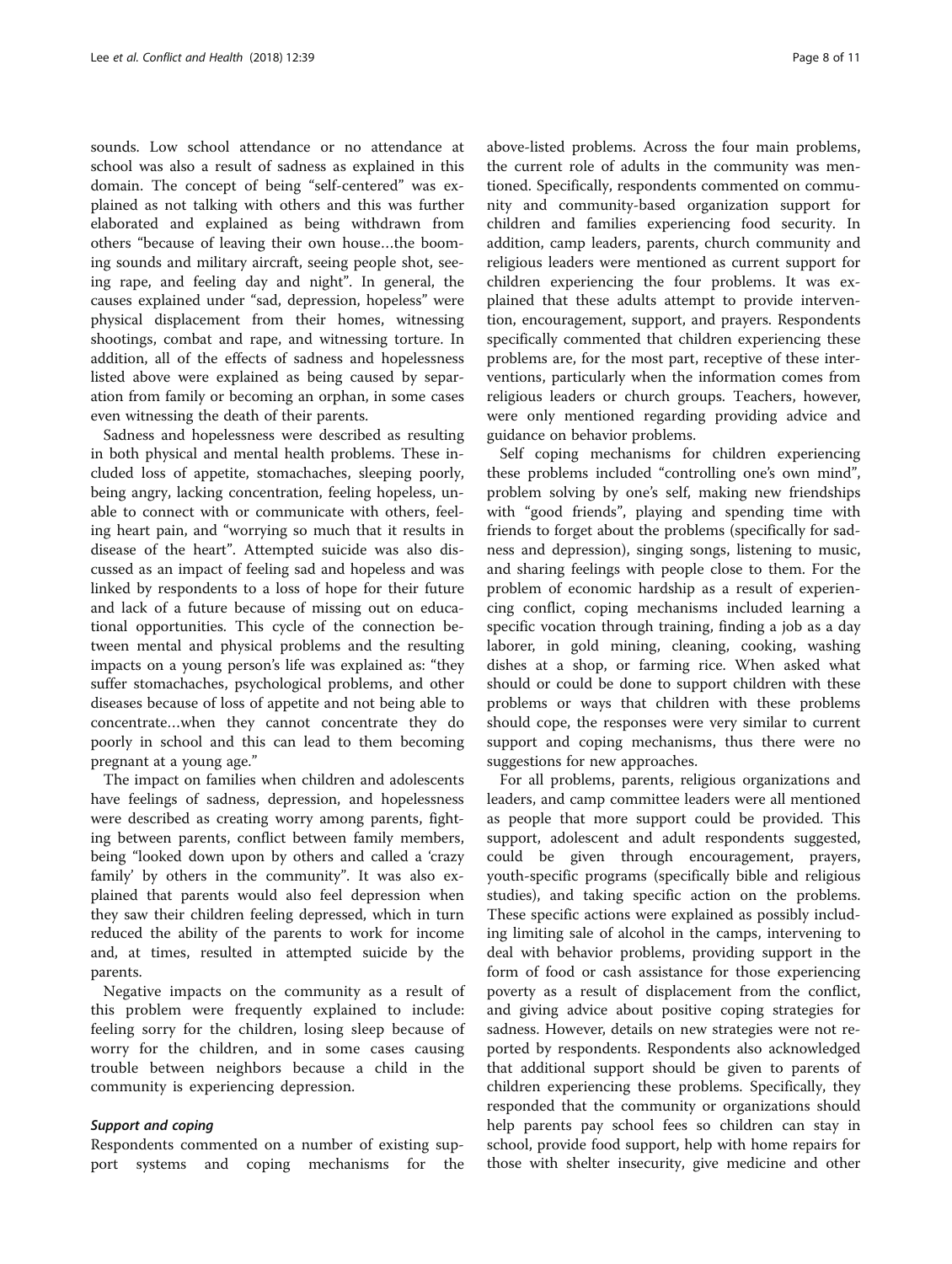necessary household supplies, and, finally, to give them workshops on how to effectively deal with behavior problems their children might be exhibiting.

In addition to continuing the current positive coping mechanisms children do already in response to these problems, respondents added that there could be more organized events for children such as games, storytelling, creating and letting them spend time on playgrounds with friends, and having retreats for children to get time away from the camp.

#### **Discussion**

Using brief, qualitative methods, the current study identified and explored four priority MHPSS problems affecting children and young people in Kachin State, Myanmar. These included behavior problems, substance use, effects of war, and feeling sad/depressed/hopeless. Descriptions of the problems emphasized the interconnectedness between the problems. For example, substance abuse was linked to behavior problems but also discussed separately, and both were said to result from effects of conflict. Feeling sad/depressed/hopeless was viewed as both a cause and effect of behavior problems and substance use, as well as an effect of conflict. Feelings of being afraid, sad, angry and ashamed were discussed across all problems, and reported as being both the cause and result of inappropriate behaviors such as drugs use. Many of the problems described by respondents appear to be linked with substance abuse, which was reported to be directly related to behavior problems (arguing, lying, stealing, bullying and dropping out of school). Substance abuse may also lead to anxiety, insecurity and depression.

Overall, most problems were related to specific events that suggest that the symptoms themselves are responses to unusual situations, such as seeing or experiencing traumatic events from war. However, the problems were also linked to current psychosocial stressors such as poverty, poor nutrition, and stigma and discrimination in the camps. Respondents did report a category of problems described as being effects of war. These were described primarily as a constellation of social and economic problems rather than a list of mental health symptoms, although descriptions of these problems did include post-traumatic stress symptoms. Models describing the impact of mental health in conflict that emphasize the combined impact of trauma exposure and exposure to daily stressors that may be exacerbated by conflict-related conditions have gained increasing support [[3](#page-10-0)]. Additionally, in a review of cultural concepts of distress among conflict-affected groups, Rasmussen and colleagues reported that depression-like syndromes were more commonly reported than PTSD-like syndromes

and that there was no clear distinction between descriptions of distress caused by trauma symptoms rather than chronic stressors [[22\]](#page-10-0). Our findings showing little distinction across problem descriptions and an emphasis on causes that include both prior exposure and current psychosocial stressors are consistent with this body of research.

This has implications for intervention design, as it suggests that focusing too narrowly on the impact of trauma exposure alone may fail to adequately address the MHPSS needs of young people affected by conflict. Likewise, the descriptions of problems that highlighted similar symptoms across multiple problem categories suggests that children presenting for treatment may require a blend of intervention strategies focusing on depression, anxiety, problem solving, and trauma recovery. Based on these and similar findings among other trauma-affected populations [[16](#page-10-0)–[21\]](#page-10-0), we have focused on adaptation and testing of transdiagnostic treatment approaches that can address not only trauma symptoms but also depression, anxiety, substance use, and problem solving. Use of this approach, CETA, is also supported by a previous study which found an adapted transdiagnostic approach to be effective among adults from Myanmar [[14](#page-10-0)]. CETA was developed to focus on treatment of depression, traumatic stress, and anxiety in low-resource settings by providing engagement, psychoeducation, anxiety management strategies, behavioral activation, cognitive coping, imaginal gradual exposure, as well as components for safety planning (e.g. suicide risk assessment and planning) and substance use reduction [[13\]](#page-10-0).

The findings of this have been used to develop and validate a screening instrument and adapt this transdiagnostic intervention for use with this child population. Adaptation of the intervention includes the addition of a parenting component given that data from this study highlight the importance of parents in supporting children. Also, religious leaders, community leaders, and teachers were mentioned as important individuals who currently support children in this context and thus will be informed of the services and asked to encourage youth and caregivers to seek services if they feel they are in need. The current positive coping strategies mentioned by adolescent respondents (e.g. attending church, storytelling, playing music, etc.) will be used to develop the section of the screening instrument that measures daily functioning. In addition, intervention development will also look at how CETA services provided by the local partner organizations might be linked with programs addressing daily stressors identified in the free lists (e.g. early marriage, unwanted pregnancy, school drop out, etc.) given the reciprocal relationship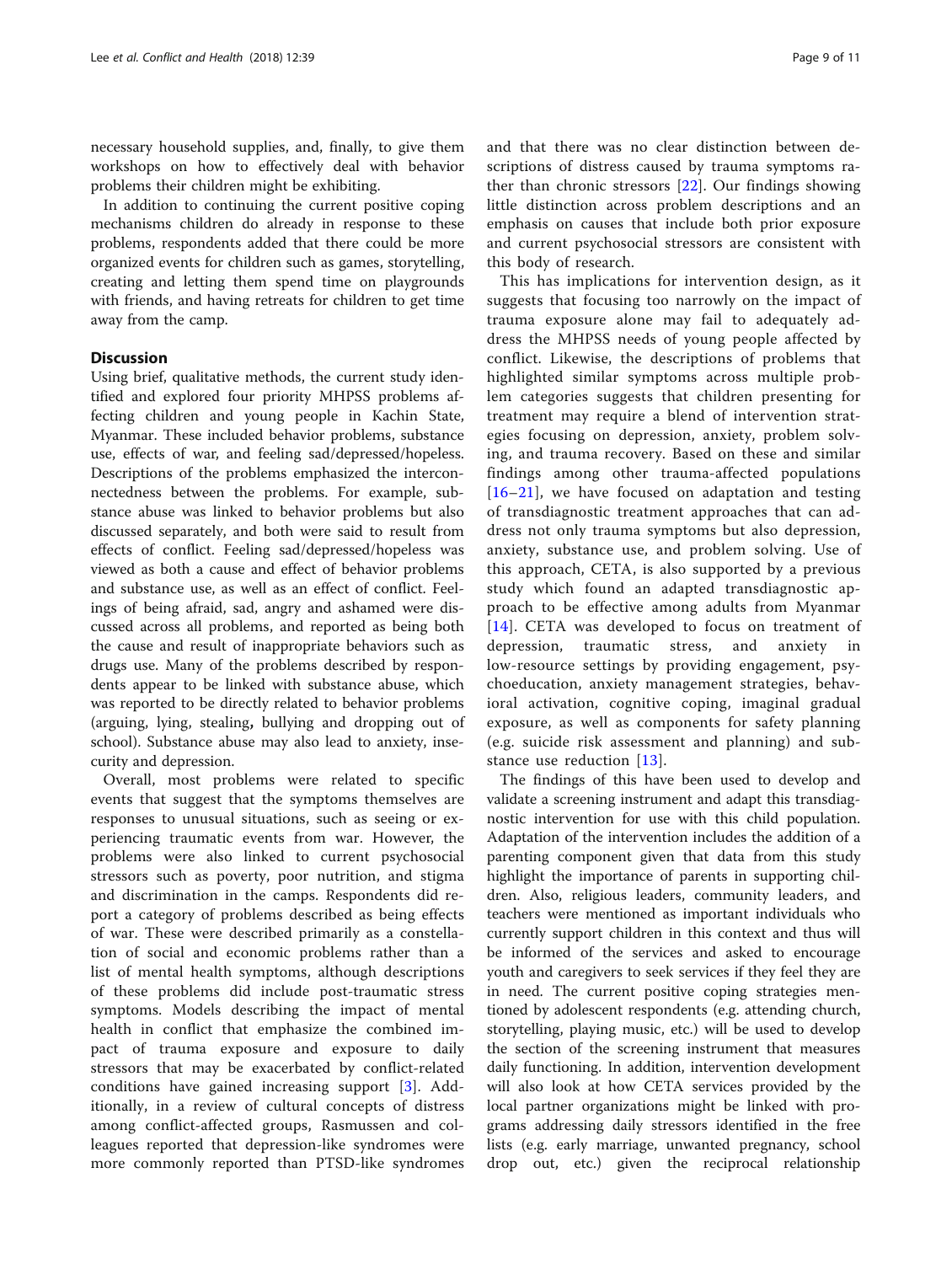described between these problems and mental health issues.

#### Limitations

Data for this study were collected from a convenience sample of adults and adolescents whose views were used to represent common stakeholder perspectives. Children below the age of 10 years were excluded from our study and we instead asked participants to give information on the problems of children as young as 6 years of age. The study is limited to two sites and among beneficiaries from two organizations. However, sites in this study were chosen in partnership with the local organizations and chosen to generally represent the IDP camps, both government and non-government controlled, in Kachin state. Because of this convenience sampling approach, we cannot use the frequency of responses to assume representation of relative prevalence for a given problem within the larger population. In light of this, we instead highlight items reported by more than only one or two people. In fact, in our subsequent experience working with this population, it appears that while the descriptions of the problems described here are accurate, the problems are not highly prevalent.

KI interviews were only conducted in Myitkyina given the security situation in accessing Laiza for this second phase of data collection. However, the FL interviews were conducted in both locations and the situations and language used in both settings are similar. Furthermore, the results from the FL interviews were similar, which suggests that these sites are similar and the KI interview results from Myitkyina likely apply to what would have been found in Laiza. KI interviews were conducted only one time with no follow up interviews; however, the discussions with the data collectors and reviews of the written notes suggest that appropriate probing for responses was done and KI interviewees were unlikely to have given more information in a repeat interview.

#### Conclusion

The aim of this study was to gain a better understanding of local perceptions of mental health and psychosocial problems currently impacting Kachin children and adolescents in Myanmar. We also sought to understand how local people perceive the nature of these problems, the effects on individuals and families, as well as coping and support systems for help. Results suggest the common psychosocial problems experienced by displaced young people in Kachin State are a result of both conflict exposure and ongoing daily stressors. Regarding the purpose of this study, findings suggested that our previously developed and tested counseling intervention, the Common Elements Treatment Approach (CETA) [\[13](#page-10-0)], would be an appropriate intervention to meet the needs

of this population. Problem descriptions have since been used to guide intervention adaptation for children and adolescents in Myitkyina, Myanmar, as well as the development of assessment instruments for use intervention evaluation. Our study also contributes to the limited information available regarding mental health and psychosocial impacts of conflict and displacement on children in Myanmar.

#### Abbreviations

AMHR: Applied Mental Health Research group; CETA: Common Elements Treatment Approach; DIME: Design, Implement, Monitor, and Evaluate; FL: Free list; IDP: Internally displaced person; JHU: Johns Hopkins University; KBC: Kachin Baptist Convention; KDG: Kachin Development Group; KI: Key informant; RCT: Randomized controlled trial

#### Acknowledgements

Authors would like to thank staff from the Kachin Baptist Convention and Kachin Development Group for their support of this research. In addition, the authors recognize and appreciate the time and effort of the interviewers and respondents toward this study.

#### Funding

This study was funded by the United States Agency for International Development (USAID) under grant number: AID-OAA-LA-15-00003 (PI: Bolton).

#### Availability of data and materials

The data generated and analyzed during the current study are not publicly available but are available from the corresponding author on reasonable request.

#### Authors contributions

CL, AN, and PB drafted the protocol. CL supervised all data collection and analysis in the field. CL, AN, and YA conducted data analysis. All authors contributed to the writing and refining of the manuscript for submission. All authors approved the final version submitted for publication.

#### Authors' information

All authors work together under the Applied Mental Health Research (AMHR) group of Johns Hopkins Bloomberg School of Public Health. CL is an Assistant Scientist in the Department of International Health at Johns Hopkins Bloomberg School of Public Health. AN is an Assistant Research Professor in Human Services at the Curry School of Education, University of Virginia. YA was an independent contractor for the AMHR and was the Research Director for AMHR's research activities in Thailand and Myanmar during the time of data collection and analysis. TR was an independent contractor for AMHR and worked as the Research Director during the time of manuscript writing and revising. PB is a Senior Scientist at the Johns Hopkins Bloomberg School of Public Health and a founding member of AMHR.

#### Ethics approval and consent to participate

This study was approved by the Johns Hopkins Bloomberg School of Public Health Institutional Review Board (Reference Number: 6933) and the Department of Medical Research Ethical Review Board in Yangon, Myanmar (Reference Number: 1116).

#### Consent for publication

Not applicable.

#### Competing interests

The authors declare that they have no competing interests.

#### Publisher's Note

Springer Nature remains neutral with regard to jurisdictional claims in published maps and institutional affiliations.